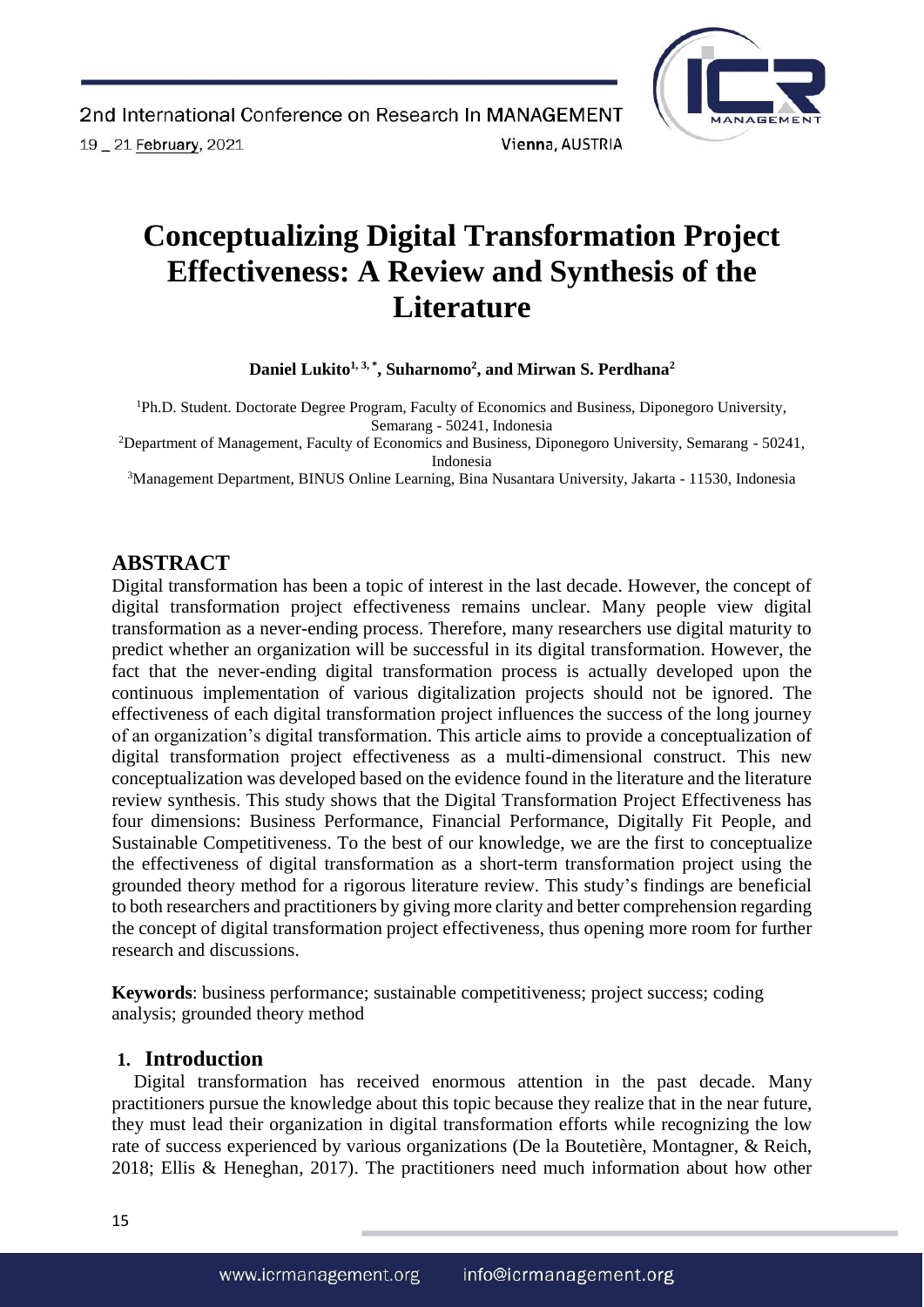

19 \_ 21 February, 2021

Vienna, AUSTRIA

organizations carried out their digital transformation process and how well they performed. The practitioners need this information to increase the chances of their organizations' successful digital transformation. The need for knowledge and information has attracted researchers' interest to reveal various things related to digital transformation that can help practitioners achieve success. The word *success* itself is still a term with no specific definition; hence it is difficult to determine how it can be measured. Some researchers believe that digital transformation is not a process that has a finish line. Researchers consider digital transformation to be a continuous and endless process of change, as digital technology continues to evolve (Tadeu, Duarte, Taurion, & Jamil, 2019, p. 9; Warner & Wäger, 2019). New possibilities open whenever there is an advancement in recent technology; there are even possibilities to breakthrough into the next generation of technology (Harwood & Eaves, 2020). Researchers developed the concept of digital maturity as a predictive measurement of digital transformation success (Kane, Palmer, Nguyen-Phillips, Kiron, & Buckley, 2017). An organization is more likely to succeed in digital transformation if it was digitally maturing (Gurumurthy, Schatsky, & Camhi, 2020; Mettler & Pinto, 2018; Salviotti, Gaur, & Pennarola, 2019).

The concept of measuring digital maturity as a measure of an organization's potential for success in its digital transformation process is interesting and logical. However, in an era when digital technology advances rapidly and in unpredictable directions, almost no strategy or business model can last for an extended period. The digital transformation is facing the same challenges. Despite being considered an endless process, organization leaders acknowledge that digital transformation consists of many digital initiatives or projects implemented and completed one by one (Kohnke, 2017). Practitioners and researchers often argue that organizational agility is a determinant of digital transformation success (Allen, 2019; Mugge, Abbu, Michaelis, Kwiatkowski, & Gudergan, 2020; Tronvoll, Sklyar, Sörhammar, & Kowalkowski, 2020). It means that the organizations need to be able to stop whatever they are doing quickly and get ready to change the course.

Organization leaders could never completely lock the choices within a large-scale project into a deterministic trajectory (Hetemi, Jerbrant, & Mere, 2020). The strict and rigid system lacks flexibility and often becomes a challenge in a change process, for example, when the organization wants projects to have a shorter lead time (Whyte, Stasis, & Lindkvist, 2016). An organization needs to adapt to the changes in market demands. There is a method called the agile management method. This method allows the organization to develop short-term projects; hence, it can complete them quickly. This method allows an organization to easily change its strategy and business model when needed to adapt to changing market demands (Carcary, Doherty, & Conway, 2016). It can, indeed, take years to implement the whole digital transformation in an organization. However, an individual project may take only about 3-4 months (Keinz & Marhold, 2020). Project management teams need to have clarity on evaluating individual projects, whether they are successful or not, for the whole project to be successful (Serra & Kunc, 2015). Effectively carrying out short-term digital transformation projects is one of the keys to an organization's digital transformation success.

The digital transformation project effectiveness as a concept has a vital role in future research, especially among researchers seeking to find causal effects among the digital transformation model variables. However, it seems that only a few researchers give proper attention to the concept. An initial search in SCOPUS, Emerald, and Science Direct online databases using the keywords ("digital transformation" AND "project effectiveness") did not yield any documents meeting the keyword requirements.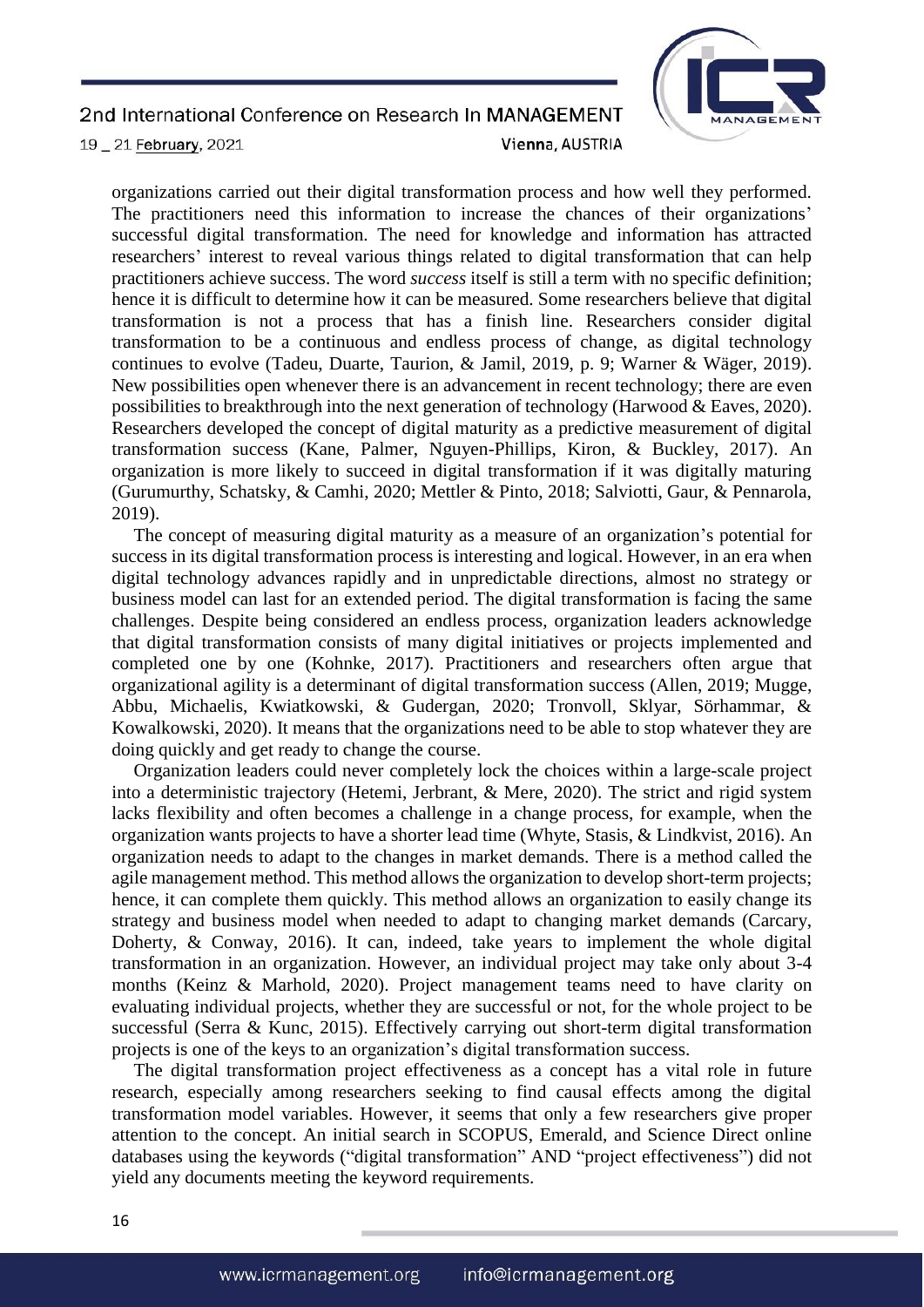

Discussions about how digital transformation affects other factors' effectiveness or other variables are more commonly found than how to measure the digital transformation project's effectiveness. For example, digital transformation can make companies more productive and cost-effective (Falcão, 2019; Lazaro-Aleman, Manrique-Galdos, Ramirez-Valdivia, Raymundo-Ibañez, & Moguerza, 2020); digital transformation also makes collaboration among economic entities more effective (Frolov, Kaminchenko, Kovylkin, Popova, & Pavlova, 2017); and it can affect the effectiveness of modern organizations (Tikhonov & Novikov, 2020).

Kontić and Vidicki (2018) conducted research to test the measurement tool for digital transformation. However, instead of digital transformation, they used the measurement tool for digital maturity developed by Bonnet, Puram, Buvat, Kanakadandi, and Khadikar (2015). They measured the conditions required for a successful digital transformation instead of measuring the digital transformation's effectiveness. These various papers show a lack of clarity and comprehension regarding the concept of digital transformation project effectiveness and how to measure it.

Many researchers have studied digital transformation. However, to the best of our knowledge, we are the first to conceptualize the effectiveness of digital transformation as a single, short-term transformation project using the grounded theory method for rigorously reviewing the literature. This new conceptualization was developed based on the literature's evidence and the synthesis of the literature. This study is the first part of a more extensive study seeking to answer the research question, "*How do we measure digital transformation project effectiveness?"* By itself, the study in this paper aims to answer the research question, *"What is the construct of digital transformation project effectiveness?"*

## **2. Methodology**

To assess digital transformation project effectiveness, one must compare the results against the purposes that drive an organization to implement a particular digital transformation project in the first place. Different organizations may have different reasons to implement digital transformation. However, we believe that some similar purposes drive most organizations to implement digital transformation. These purposes are usually things or objectives that are considered as benefits to the organization. Therefore, finding these general purposes can be done by reviewing existing works that mention the objectives or benefits of digital transformation for organizations. We understand that the findings might not apply to all organizations. Non-profit organizations or government organizations may have different objectives than entrepreneurial organizations. However, it is also believed that some perceived benefits are still shared among them.

This paper used the guidance to use grounded theory to rigorously reviewing the literature written by Wolfswinkel, Furtmueller, and Wilderom (2013) to find a higher-order organization's purpose. They proposed five stages, which were 1. Define; 2. Search, 3. Select, 4. Analyze, 5. Present. The 5th stage, 'Present,' can be found in the Results and Discussion part of this paper.

#### **2.1. Define**

The inclusion and exclusion criteria in the data set need to be defined in order to perform a systematic literature search efficiently. The first thing to do is framing the scope of the review and selecting the criteria to be included or excluded (Wolfswinkel et al., 2013) need to be framed. Setting the review's boundaries requires defining several criteria for inclusion and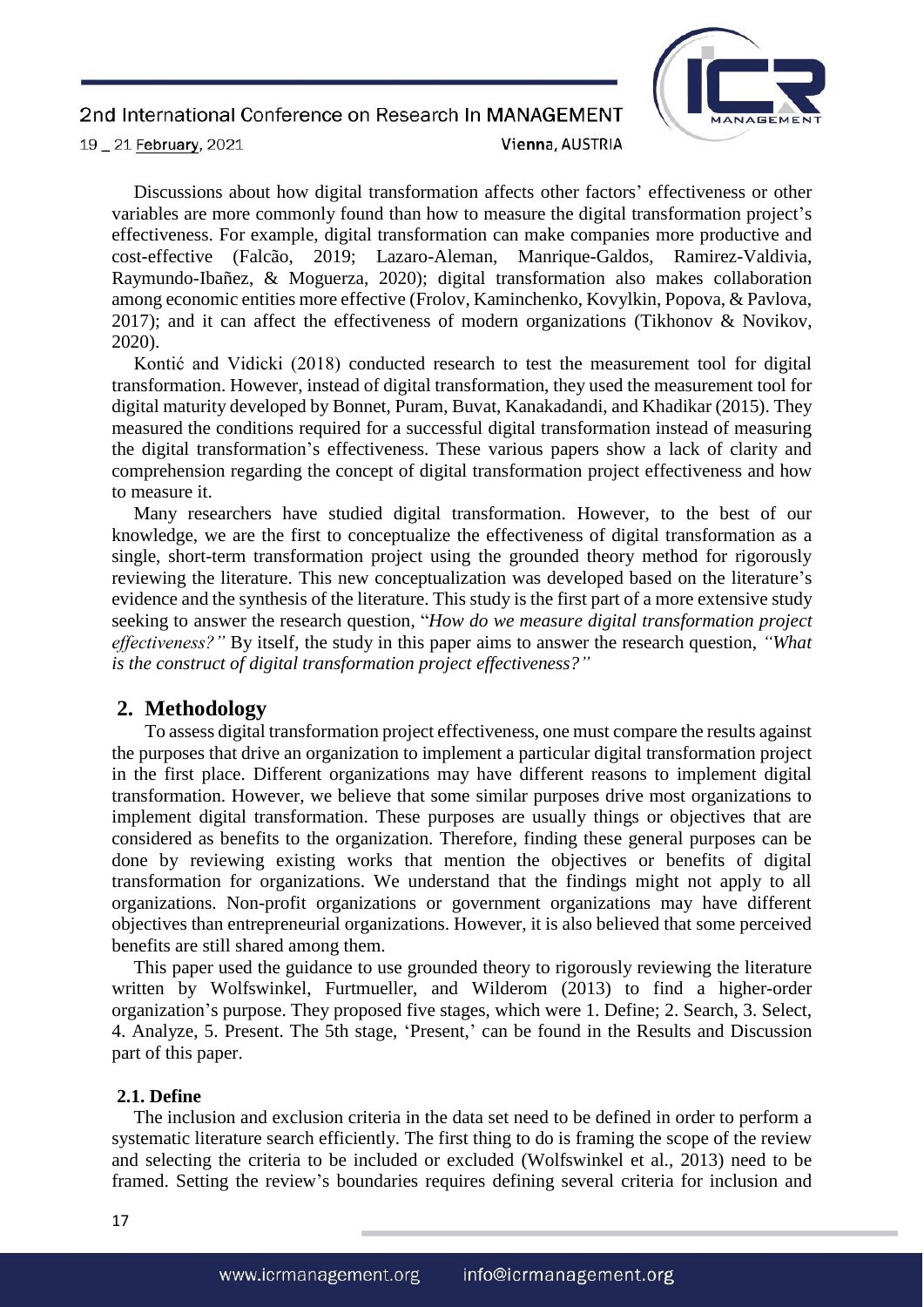

exclusion of sources, the appropriate fields of research, relevant sources, and the criteria to identify and retrieve those sources (Vial, 2019).

For the current study, we initially decided to select and review only the peer-reviewed works. Therefore, we browsed for peer-reviewed journal articles and conference proceedings within the Scopus online database. We chose the Scopus online database because it is reputed to be the largest abstract and citation database of peer-reviewed literature for scientific journals, books, and conference proceedings (Scopus, 2020). In reality, our initial search in the Scopus online database with the search query syntax TITLE-ABS-KEY ("digital transformation" AND "project effectiveness") returned zero documents. We used the same search query syntax in the Emerald and Science Direct online database and found the same results. We then decided to try two things. First, we changed the keywords to use synonyms. Second, due to the scarcity of the literature that fits our purpose for this study, we also reviewed the non-peer-reviewed works.

Setting the language boundary, we would only review the works of literature written in English. The English language is the only one chosen due to our limitations in other languages. Setting the field of research boundary, we would only review the literature in the field of digital transformation. The keywords for the search must contain the term "digital transformation."

The concept of digital transformation project effectiveness in this study is built on the idea that project effectiveness is measured by comparing the project results against the purposes determined before it is executed. The purposes themselves can be whatever objectives or benefits are expected by the organization. Every organization has a foundational drive to gain from opportunities; therefore, there is a need for requiring a beneficial change that becomes a solution in a given situation (Di Muro & Turner, 2018). Some objectives of digital transformation may include economic benefits, improving the quality of results, reducing work effort related to the complexity of tasks and documentation, as well as technology acceptance, an equal knowledge base among workers, and improving work-life balance (Hildebrandt, Kluge, & Ziefle, 2020).

We used the keywords "benefits of digital transformation" when searching in the Scopus database. This time the search resulted in nine documents, a number we deemed insufficient. We realized that we had to go beyond peer-reviewed literature and decided to search the Google Scholar database. We decided to go with a constrained keyword set since the Google Scholar database is much larger than Scopus. We used ("Digital Transformation" + "measurement" + "project effectiveness") as the keywords. This search resulted in 14 documents.

#### **2.2. Search**

The next step was to retrieve the documents. These various articles can be obtained from the Scopus database and various other sources in cyberspace. We managed to retrieve 19 out of 23 documents, resulting in an 82.6% retrieval rate.

#### **2.3. Selection**

We then read the retrieved literature and ascertained its relevance with the current study. Each of the 19 documents retrieved contributed to the study. We also read the abstracts of the four pieces of literature that could not be retrieved. There were some valuable sentences within the abstracts of three out of four of the documents. We then found two additional articles within a journal where one of the retrieved articles was published. After we retrieved and read both documents, we decided to add them to this study's literature review dataset, ending with a total of 24 documents.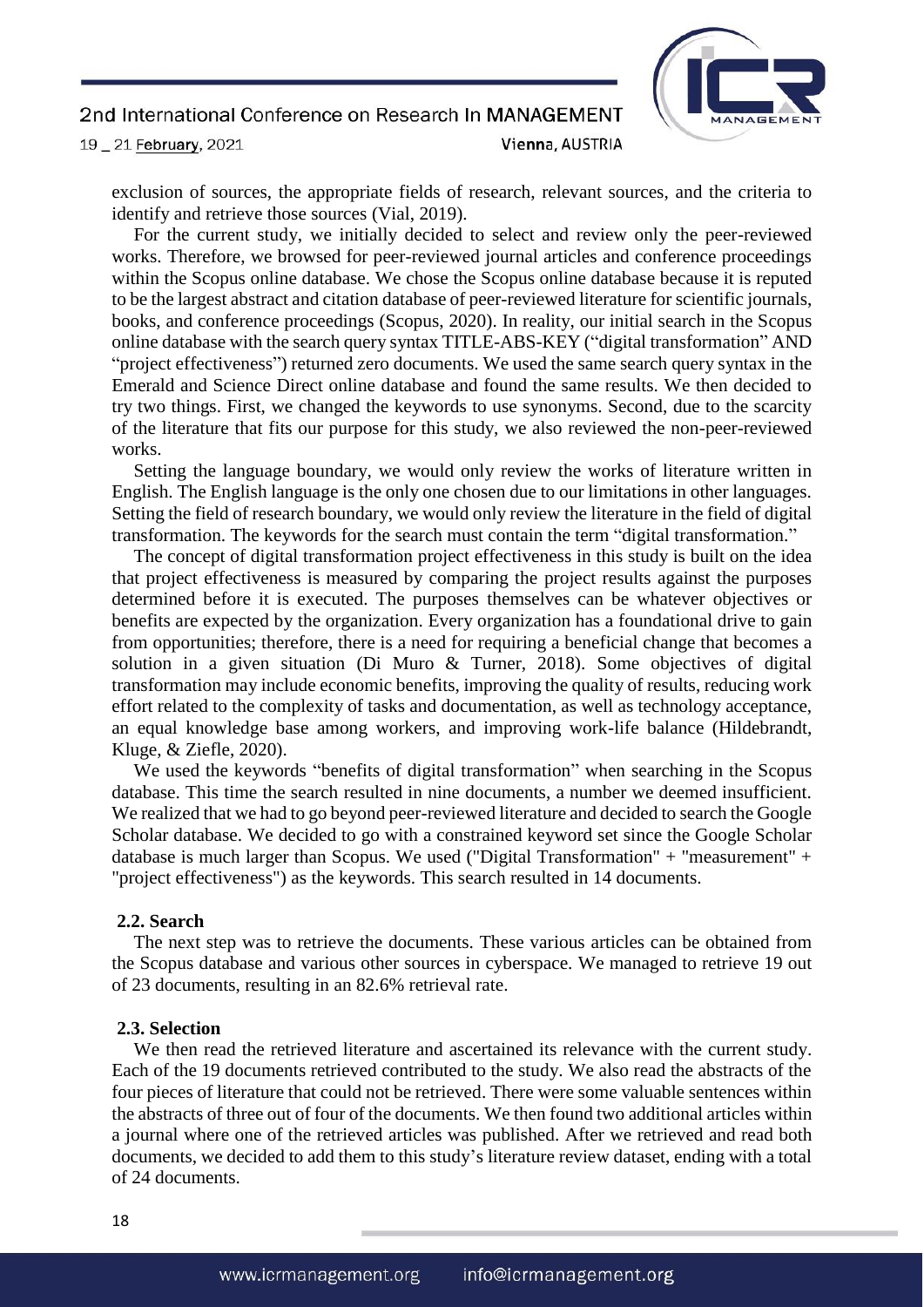

## **2.4. Analyze**

We analyzed and coded the 24 documents. We tried to find the critical words or sentences that showed the organization's benefits or digital transformation objectives in the open coding stage. We grouped the open coding stage findings into several categories in the axial coding stage and named those categories. When there is a code that does not suitable for any other group, we allow it to form its own category. The names given to the categories can be new words or words already in open coding analysis findings. We decided to use names that can represent each group. In the selective coding stage, the various categories formed in the axial coding analysis were grouped into several main categories. We also assigned new names to these main categories accordingly.

# **3. Results and Discussion**

In the open coding stage, we identified 67 objectives or the expected benefits of digital transformation. These objectives or benefits were then grouped into 15 categories in the axial coding process. The selective coding process generated four main categories showing more clearly the intended purpose of digital transformation. The four main categories are *Business Performance, Technology Performance, Digitally Fit People, and Sustainable Competitiveness*. The expected benefits of digital transformation projects found in this study can be viewed in Fig.1.

#### Business Performance

The effectiveness of digital transformation projects related to Business Performance can be measured based on whether the results of the digital transformation project, related to cost reduction (Kuntsman & Arenkov, 2019; Vasilev et al., 2020), revenue growth (Alrawadieh et al., 2020; Kohl & Bryant, 2017), market share (Wolff & Nuseibah, 2017), and market size (Lappi & Aaltonen, 2017) meet the initial expectations. The names we chose for the subcategories and the main category in the first dimension tended to be more suitable for profitoriented organizations and for not-for-profit organizations that need to support themselves financially. When applied to non-profit organizations, this main category is more suitable to be called Operational Performance, where the main objective is limited to reducing costs and expanding service coverage.



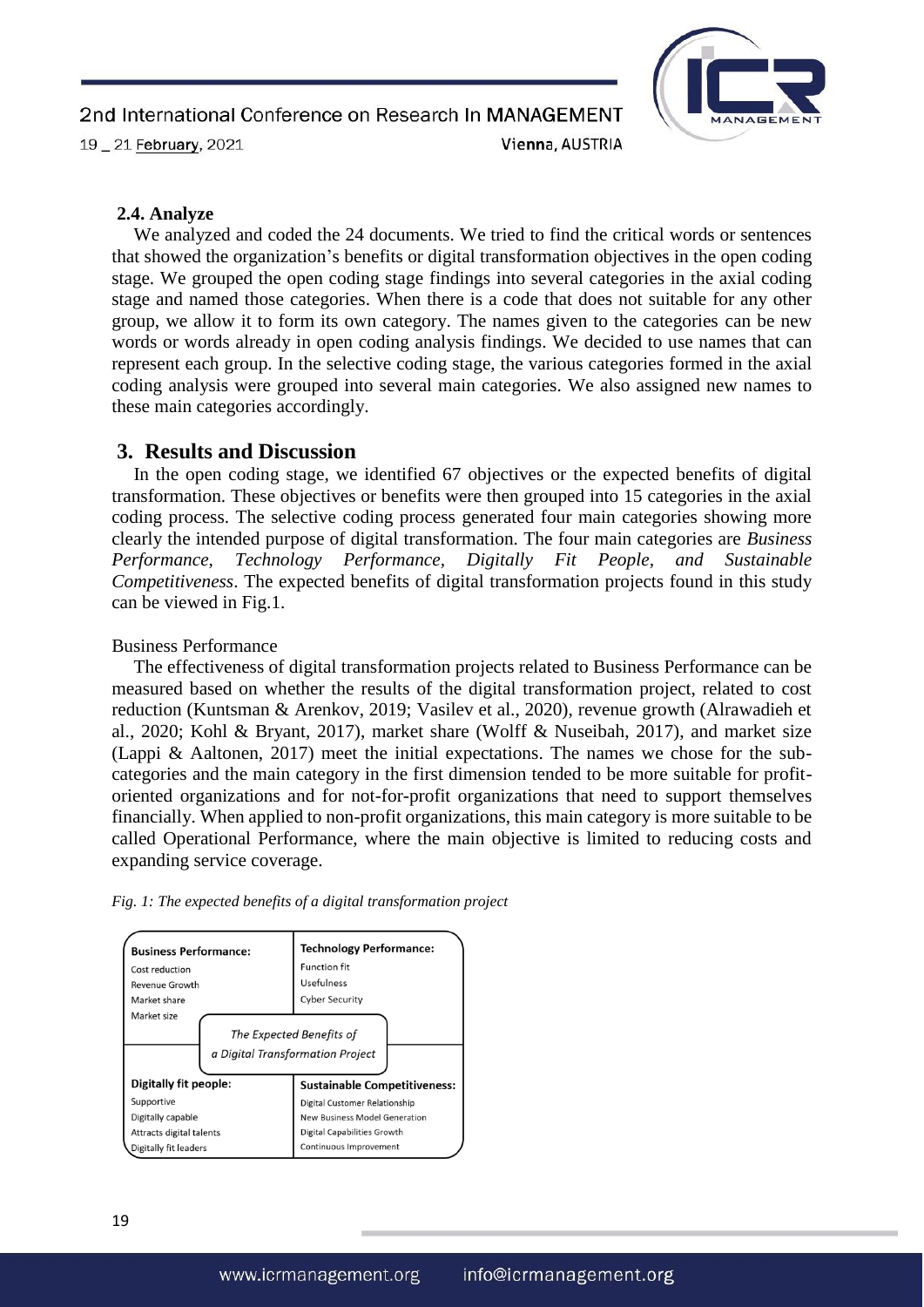

19 \_ 21 February, 2021

Vienna, AUSTRIA

## **Technology Performance**

Organizations can achieve more extraordinary performance by adopting new technology (Büchi, Cugno, & Castagnoli, 2020). The heterogeneity of organizations demands different innovators that lead to various technological innovations (Hervas-Oliver, Sempere-Ripoll, & Boronat-Moll, 2021). The results of project implementation need to be compared with organizational expectations regarding the technology itself. Three things indicate the performance of the technology. First, whether the functions, features, or infrastructure of the implemented technology complies with what is promised (Gubernatorov et al., 2019, p. 640). The implemented technology can comply with the demand but may or may not deliver the benefits as expected. Therefore, the second indicator is whether the implemented technology can deliver results as expected (Tesařová et al., 2020). Third, related to information security, the data must be protected and not used for purposes other than what has been agreed to by data owners (Che & Bao, 2019).

## **Digitally Fit People**

Every digital transformation project needs supportive people willing to change according to the digital transformation project's requirements (Knapp, 2018; Prioteasa et al., 2020). Without the support of all those affected by the change, the project cannot run as expected. The organization also needs its members to build expertise in operating the new technology (Wolff & Nuseibah, 2017). Significant changes driven by applying new technologies and process transformation are expected at work. Therefore, organizations demand new competencies from employees using new production systems (Horváth & Szabó, 2019). When an organization is known to have sophisticated technologies and competent people who can utilize these technologies, it will attract more prospective talents with adequate digital skills (Wolff & Nuseibah, 2017). Finally, the organization also expected the emergence of leaders within the organizational management who understand their duties in the digital transformation process and have the ability to oversee the entire project (Burton-Jones et al., 2020; Cruz & ONeill, 2018).

#### **Sustainable Competitiveness**

Most organizations or companies undergo digital transformation because they do not want to lose their existence. In addition to trying to survive digital disruption from emerging new competitors, they also have to survive other competitors who use more traditional methods. This study's results suggest four things that can be done to maintain or even improve organizational competitiveness. First, developing various activities facilitates interactions and enhances relationships with customers using digital technology (Kohl & Bryant, 2017; Kuntsman & Arenkov, 2019). Second, it encourages the company's innovative spirit to develop new solutions and new products to offer customers that simultaneously create new business models based on digital technology (Borowiecki et al., 2019; Leischnig et al., 2017). Third, implemented technology may change rapidly. These changes force the organization to redevelop all the affected human resources' digital capabilities to master the new technology (Eden et al., 2019). Fourth, the organization needs to ensure that it can continue to be relevant from time to time (Yucel, 2018). Risk assessment and risk management need to be carried out regularly to improve the prevailing operational standards and continuously build higher competencies. The key to maintaining competitiveness is to practice the continuous improvement method.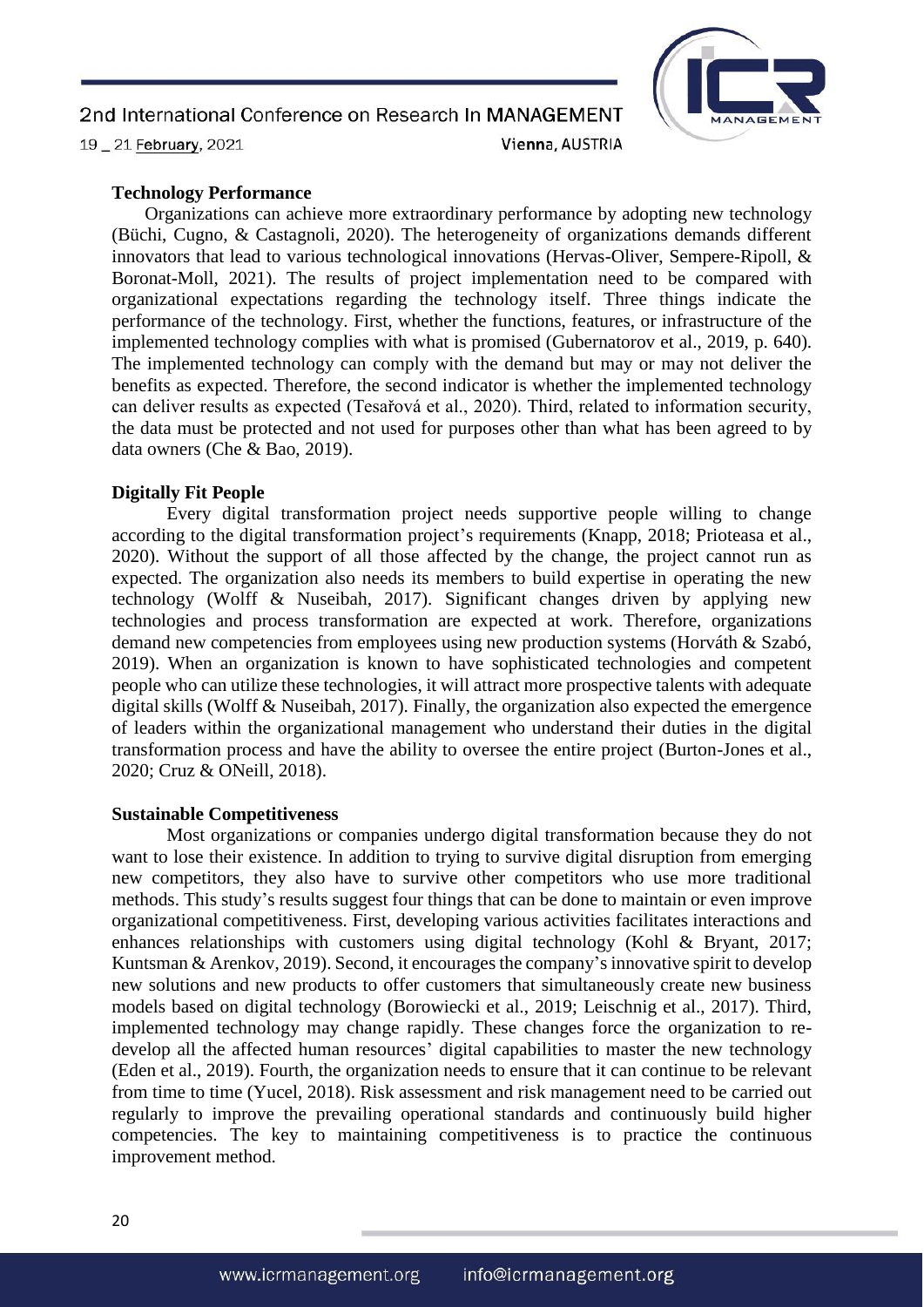

19 \_ 21 February, 2021

Vienna, AUSTRIA



Fig. 2: Conceptual Construct of Digital Transformation Project Effectiveness

The conceptual construct of Digital Transformation Project Effectiveness as the result of this study can be found in Figure 2. The conceptualization of *digital transformation project effectiveness* developed in this study is different from the concept of *digital maturity* developed by Bonnet et al. (2015). which also has four dimensions, namely (a) Digital-First Mindset, (b) Digitized Practices, (c) Empowered Talent, and (d) Data Access and Collaboration Tools. The concept of digital maturity emerges from various factors that researchers considered to enable the digital transformation process. In contrast, the concept of digital transformation project effectiveness refers to how well the project results meet organization leaders' expectations. We can also find similar differences when comparing the concept of digital transformation project effectiveness to the Digital Transformation Scoreboard, which has five dimensions, namely (a) Digital Infrastructure, (b) Investment and Access to Finance, (c) Supply and Demand of Digital Skills, (d) e-Leadership, and (e) Entrepreneurial Culture (Marolt, Pucihar, Lenart, & Vidmar, 2019).

## **4. Conclusions**

We successfully developed a conceptual construct of a digital transformation project's effectiveness using a grounded theory method to conduct a rigorous literature review. Thus, providing an answer to the research question, "what is the construct of digital transformation project effectiveness?" Digital transformation project effectiveness has four dimensions: Business Performance, Technology Performance, Digitally Fit People, and Sustainable Competitiveness.

This study's results show that the concept of digital transformation project effectiveness differs from digital maturity. While other researchers focus more on the process or the enabler when measuring digital transformation, digital transformation project effectiveness focuses on the outcome.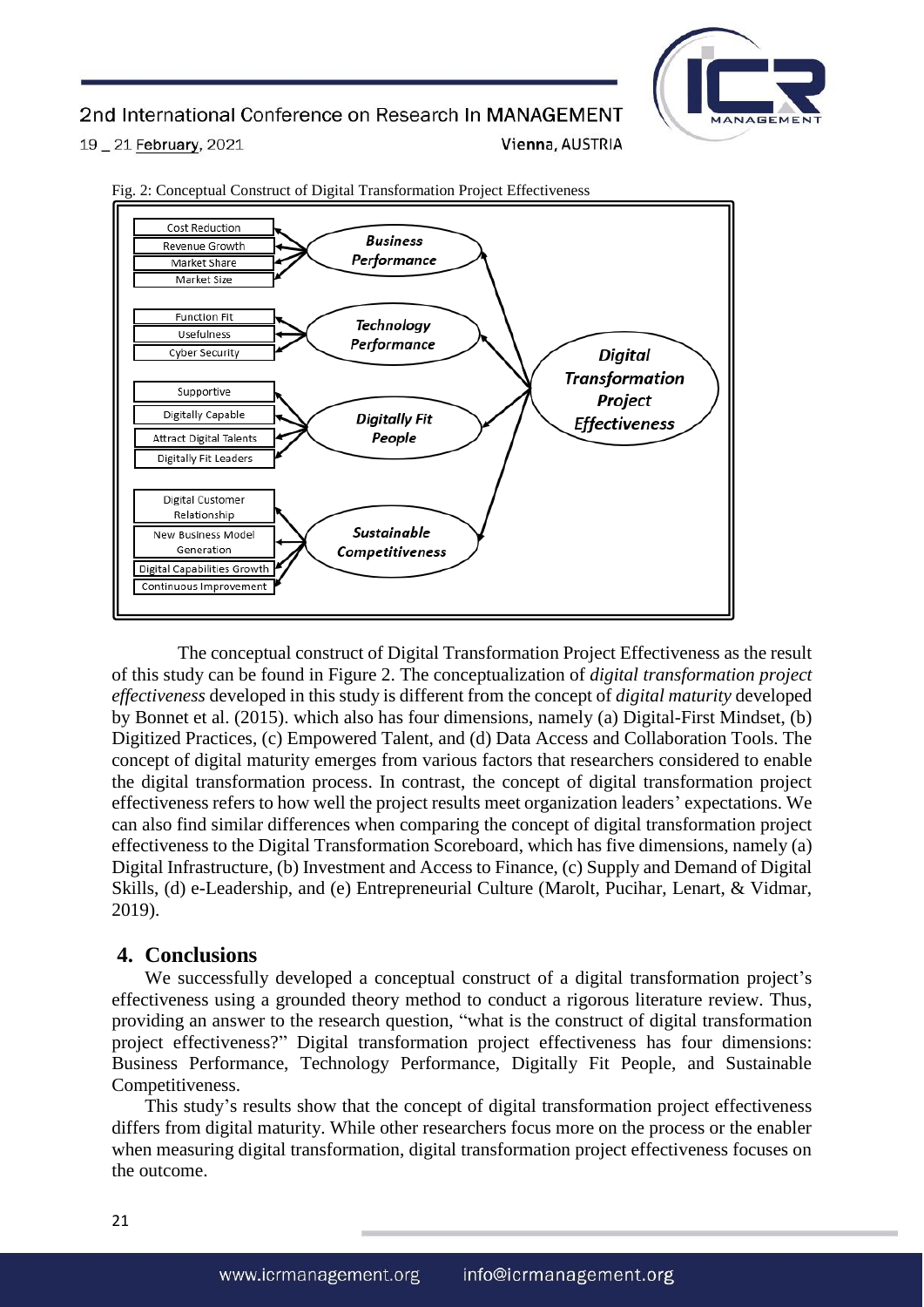

Our study contributes to the body of knowledge about digital transformation by conceptualizing its project effectiveness. The findings generated by this study are beneficial to both researchers and practitioners by giving more clarity and better comprehension regarding the concept of digital transformation project effectiveness. Our study opens room for future research and discussions on the topic of digital transformation, especially surrounding its effectiveness. The conceptual construct of digital transformation project effectiveness will be useful in both qualitative and quantitative research.

# **5. Limitations and suggestions for future research**

This research has several limitations. First, we were limited by an inability to retrieve some of the literature; consequently, we could not review those literature. Second, there are still very few causal researches on the topic of digital transformation; thus, fewer papers can be found studying the variables that impact its success or effectiveness. Third, the study does not differentiate the objectives or benefits between a non-profit organization and a for-profit organization. A comparison study for the two organization types will be a valuable addition to the concept. Fourth, the study mainly used the deductive method based on an extensive literature review. A complementary inductive method based on qualitative information will refine the current findings.

A further study on the scale development of digital transformation project effectiveness is required. Future research studies investigating causal relationships between digital transformation project effectiveness and other variables are wide open.

## **Acknowledgment**

The authors would like to thank Prof.Dr. Dra. Naili Farida, M.Si., for reviewing the draft of this paper and giving valuable feedback.

## **References**

- Allen, R. (2019). Transformational and digital change: a UK perspective. *Organisational Social Dynamics, 19*(2), 143-167. doi:10.33212/osd.v19n2.2019.143
- Alrawadieh, Z., Alrawadieh, Z., & Cetin, G. (2020). Digital transformation and revenue management: Evidence from the hotel industry. *Tourism Economics*, 1-18. doi:10.1177/1354816620901928
- Bonnet, D., Puram, A. D., Buvat, J., Kanakadandi, S., & Khadikar, A. (2015). Organizing for digital: Why digital dexterity matters. *Capgemini Consulting*.
- Borowiecki, M., Machado, D., Paunov, C., & Planes-Satorra, S. (2019). Supporting research for sustainable development. *OECD Science, Technology and Industry Policy*(78). doi:https://doi.org/10.1787/6c9b7be4-en
- Büchi, G., Cugno, M., & Castagnoli, R. (2020). Smart factory performance and Industry 4.0. *Technological Forecasting and Social Change, 150*, 119790. doi:https://doi.org/10.1016/j.techfore.2019.119790
- Burton-Jones, A., Akhlaghpour, S., Ayre, S., Barde, P., Staib, A., & Sullivan, C. (2020). Changing the conversation on evaluating digital transformation in healthcare: Insights from an institutional analysis. *Information Organization, 30*(1), 100255. doi:https://doi.org/10.1016/j.infoandorg.2019.100255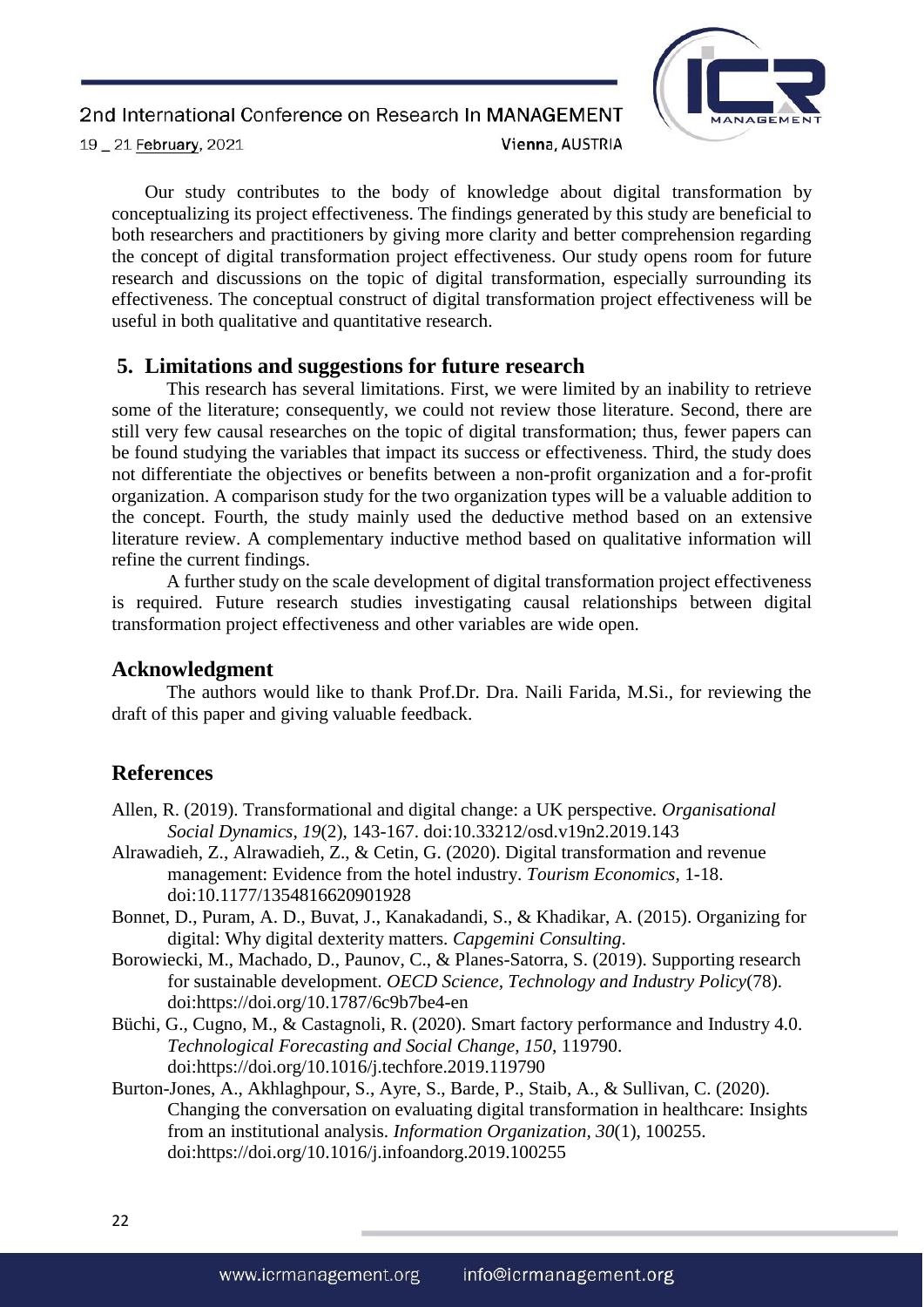

19 \_ 21 February, 2021

Vienna, AUSTRIA

Carcary, M., Doherty, E., & Conway, G. (2016). *A dynamic capability approach to digital transformation: a focus on key foundational themes.* Paper presented at The European Conference on Information Systems Management.

Che, G., & Bao, H. (2019). *Government Information System Audit Should Focus on Egovernment.* Paper presented at the 2nd International Seminar on Education Research and Social Science (ISERSS 2019).

Cruz, A. T., & ONeill, H. (2018). *Digital Transformation in the Healthcare Sector– Innovation in the Purchasing Process.* Paper presented at the 18th Conference of the Portuguese Information Systems Association, Portugal.

De la Boutetière, H., Montagner, A., & Reich, A. (2018). Unlocking success in digital transformations. Retrieved from https://www.mckinsey.com/businessfunctions/organization/our-insights/unlocking-success-in-digital-transformations#

Di Muro, P., & Turner, J. R. (2018). Entrepreneurial opportunity pursuit through business model transformation: a project perspective. *International Journal of Project Management, 36*(7), 968-979. doi:https://doi.org/10.1016/j.ijproman.2018.07.001

Eden, R., Burton-Jones, A., Grant, J., Staib, A., & Sullivan, C. (2019). Digitising an Australian university hospital: Qualitative analysis of staff-reported impact. *Australian Health Review*. doi:10.1071/AH18218

Ellis, A., & Heneghan, L. (2017). *Navigating Uncertainty*. Retrieved from https://assets.kpmg/content/dam/kpmg/xx/pdf/2017/07/harvey-nash-kpmg-cio-survey-2017.pdf

Falcão, R. A. (2019). *Generation of Business in SMEs through Digital Transformation with Local Productive Arrangement of Information Technologies.* Paper presented at the CAPSI 2019 Proceedings.

Frolov, V. G., Kaminchenko, D. I., Kovylkin, D. Y., Popova, J. A., & Pavlova, A. A. (2017). The main economic factors of sustainable manufacturing within the industrial policy concept of industry 4.0. *Academy of Strategic Management Journal, 16*(Special issue 2).

Gubernatorov, A. M., Stelmashenko, N. D., Ulanov, E. A., Chekushov, A. A., & Mayorov, Y. N. (2019). *Development of the Mechanism of Formation of Effective Digital Platform in the Glass Industry and Estimation of the Efficiency of Its Realization.* Paper presented at the Institute of Scientific Communications Conference.

Gurumurthy, R., Schatsky, D., & Camhi, J. (2020). *Uncovering the connection between digital maturity and financial performance*. Retrieved from https://www2.deloitte.com/us/en/insights/topics/digital-transformation/digitaltransformation-survey.html

Harwood, S., & Eaves, S. (2020). Conceptualising technology, its development and future: The six genres of technology. *Technological Forecasting and Social Change, 160*, 120174. doi:https://doi.org/10.1016/j.techfore.2020.120174

Hervas-Oliver, J.-L., Sempere-Ripoll, F., & Boronat-Moll, C. (2021). Technological innovation typologies and open innovation in SMEs: Beyond internal and external sources of knowledge. *Technological Forecasting and Social Change, 162*, 120338. doi:https://doi.org/10.1016/j.techfore.2020.120338

Hetemi, E., Jerbrant, A., & Mere, J. O. (2020). Exploring the emergence of lock-in in largescale projects: A process view. *International Journal of Project Management, 38*, 47- 63. doi:https://doi.org/10.1016/j.ijproman.2019.10.001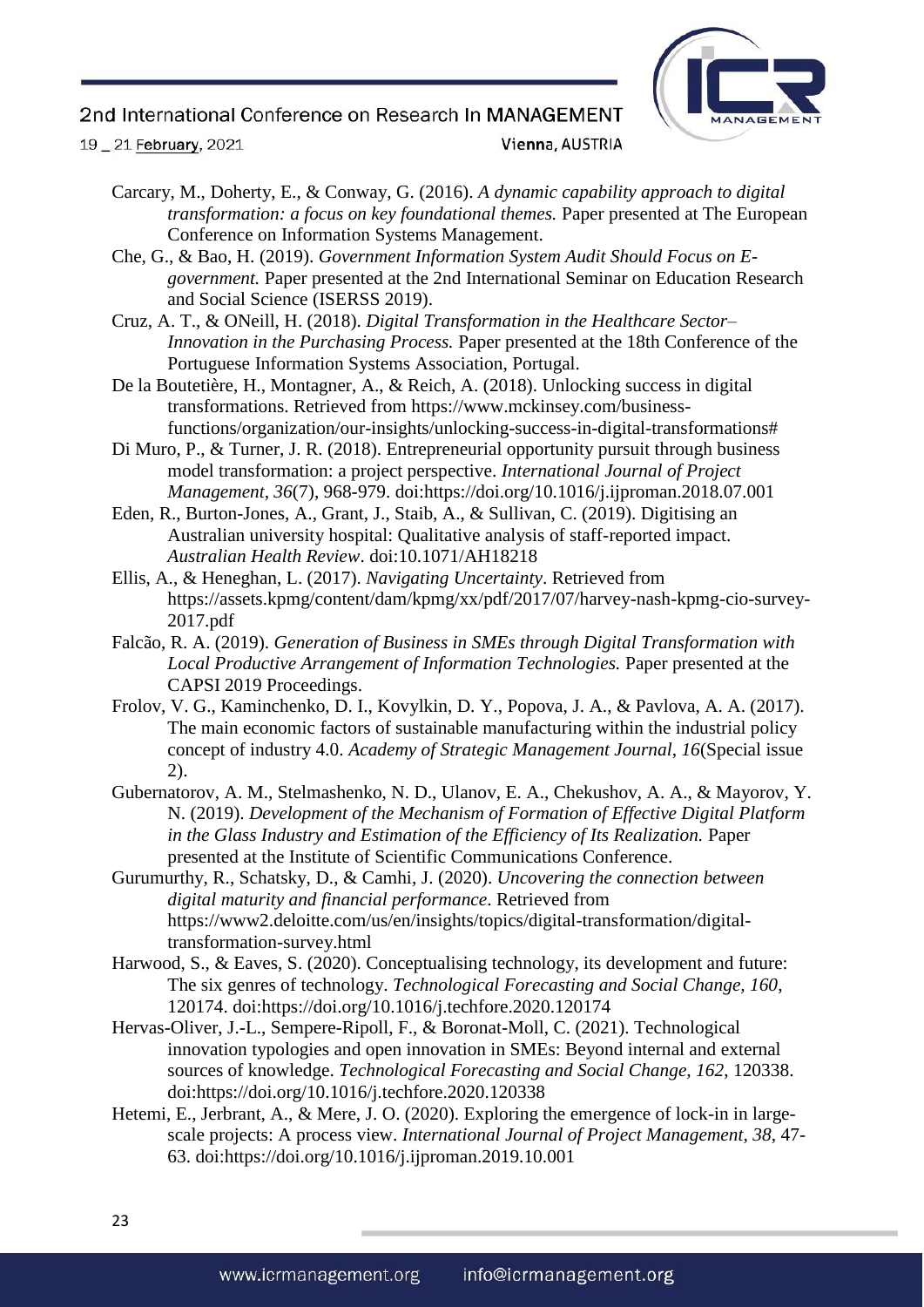

19 \_ 21 February, 2021

## Vienna, AUSTRIA

Hildebrandt, J., Kluge, J., & Ziefle, M. (2020). *A Successful Transformation of Work? An Exploratory Analysis on Requirements and Evaluation Criteria.* Paper presented at the International Conference on Human-Computer Interaction.

Horváth, D., & Szabó, R. Z. (2019). Driving forces and barriers of Industry 4.0: Do multinational and small and medium-sized companies have equal opportunities? *Technological Forecasting and Social Change, 146*, 119-132. doi:https://doi.org/10.1016/j.techfore.2019.05.021

- Kane, G. C., Palmer, D., Nguyen-Phillips, A., Kiron, D., & Buckley, N. (2017). Achieving digital maturity. *MIT Sloan Management Review, 59*(1).
- Keinz, P., & Marhold, K. (2020). Technological competence leveraging projects via intermediaries: Viable means to outbound open innovation and mediated capability building? *International Journal of Project Management*. doi:https://doi.org/10.1016/j.ijproman.2020.10.006
- Knapp, M. (2018). Portfolios and Governance. In *Enterprise Portfolio Governance* (pp. 37- 88): Springer.
- Kohl, R., & Bryant, C. (2017). Defining Digital Transformation Success Metrics. www.gorillagroup.com/wp-content/uploads/2017/08/Digital-Success-Metrics\_Gorilla-Group-1.pdf
- Kohnke, O. (2017). It's not just about technology: the people side of digitization. In *Shaping the digital enterprise* (pp. 69-91): Springer.
- Kontić, L., & Vidicki, Đ. (2018). Strategy for digital organization: Testing a measurement tool for digital transformation. *Strategic Management Journal, 23*(1), 29-35. doi:10.5937/StraMan1801029K
- Kuntsman, A., & Arenkov, I. A. (2019). Method for Assessing Effectiveness of Company Digital Transformation: Integrated approach. *IBIMA Business Review, 2019*, 1-16. doi:10.5171/2019.334457
- Lappi, T., & Aaltonen, K. (2017). Project governance in public sector agile software projects. *International Journal of Managing Projects in Business*. doi:10.1108/IJMPB-04- 2016-0031
- Lazaro-Aleman, W., Manrique-Galdos, F., Ramirez-Valdivia, C., Raymundo-Ibañez, C., & Moguerza, J. M. (2020). *Digital Transformation Model for the Reduction of Time Taken for Document Management with a Technology Adoption Approach for Construction SMEs.* Paper presented at the 2020 9th International Conference on Industrial Technology and Management (ICITM).
- Leischnig, A., Ivens, B. S., & Kammerlander, N. (2017). A new conceptual lens for marketing: a configurational perspective based on the business model concept. *AMS Review, 7*(3-4), 138-153. doi:https://doi.org/10.1007/s13162-017-0107-6
- Marolt, M., Pucihar, A., Lenart, G., & Vidmar, D. (2019). *Digital transformation scoreboard–Case of Slovenia and Croatia.* Paper presented at the 2019 42nd International Convention on Information and Communication Technology, Electronics and Microelectronics (MIPRO).
- Mettler, T., & Pinto, R. (2018). Evolutionary paths and influencing factors towards digital maturity: An analysis of the status quo in Swiss hospitals. *Technological Forecasting and Social Change, 133*, 104-117. doi:https://doi.org/10.1016/j.techfore.2018.03.009
- Mugge, P., Abbu, H., Michaelis, T. L., Kwiatkowski, A., & Gudergan, G. (2020). Patterns of Digitization: A Practical Guide to Digital Transformation. *Research-Technology Management, 63*(2), 27-35. doi:10.1080/08956308.2020.1707003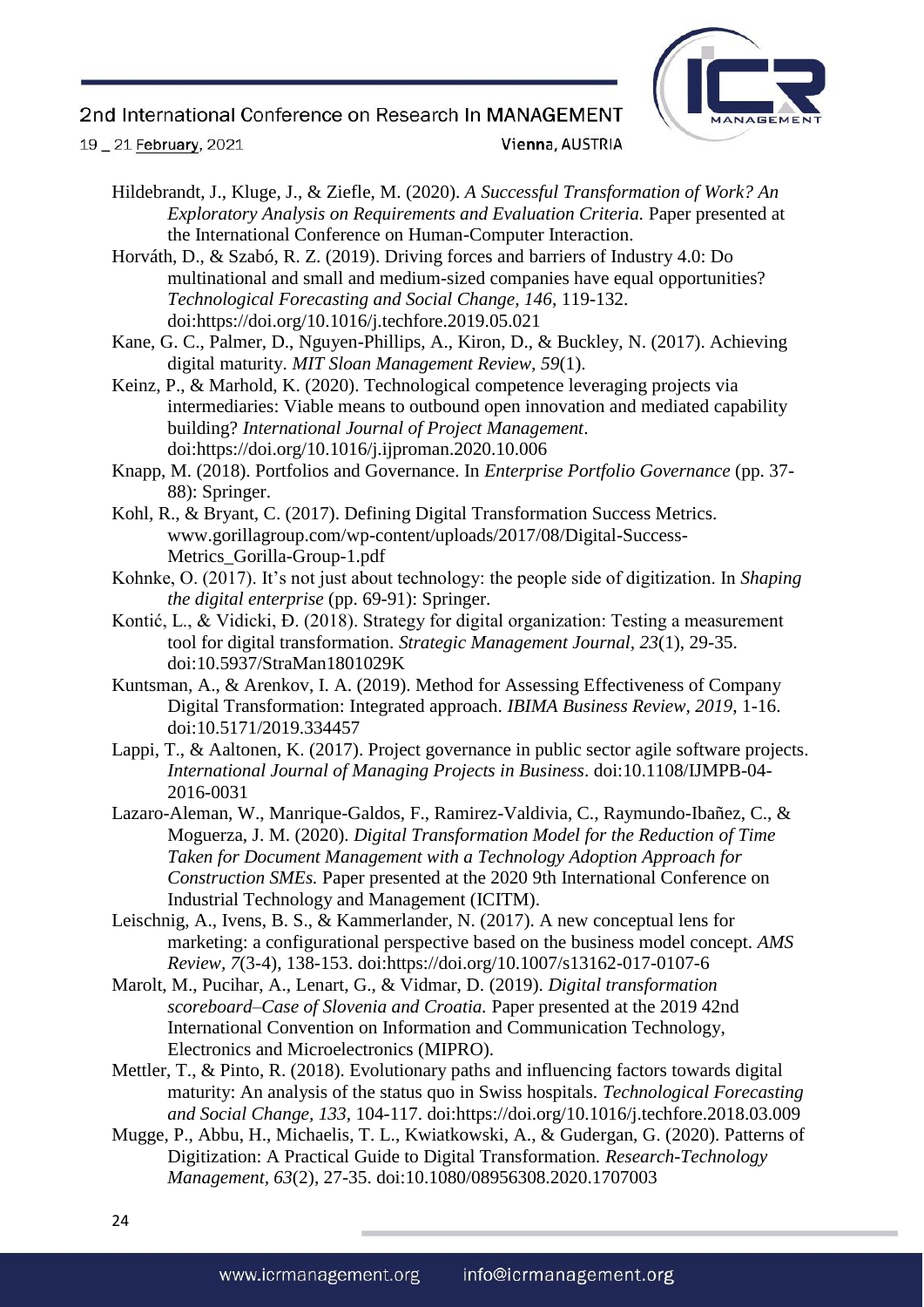

19 \_ 21 February, 2021

Vienna, AUSTRIA

Ossewaarde, M (2019). Digital transformation and the renewal of social theory: Unpacking the new fraudulent myths and misplaced metaphors. *Technological Forecasting and Social Change, 146*, 24-30. doi: 10.1016/j.techfore.2019.05.007

Prioteasa, A.-L., Chicu, N., & Ciocoiu, C. N. (2020). *Implications of digitization on risk management in Romanian companies.* Paper presented at the Proceedings of the 31st International Business Information Management Association Conference, IBIMA 2018: Innovation Management and Education Excellence through Vision 2020.

- Salviotti, G., Gaur, A., & Pennarola, F. (2019). Strategic Factors Enabling Digital Maturity: An Extended Survey.
- Scopus. (2020, April 29th, 2020). What is Scopus Preview? Retrieved from https://service.elsevier.com/app/answers/detail/a\_id/15534/supporthub/scopus/#tips
- Serra, C. E. M., & Kunc, M. (2015). Benefits Realisation Management and its influence on project success and on the execution of business strategies. *International Journal of Project Management, 33*, 53-66. doi:http://dx.doi.org/10.1016/j.ijproman.2014.03.011
- Tadeu, H. F. B., Duarte, A. L. d. C. M., Taurion, C., & Jamil, G. L. (2019). Digital Transformation: Digital Maturity Applied to Study Brazilian Perspective for Industry 4.0. In *Best Practices in Manufacturing Processes* (pp. 3-27): Springer.
- Tesařová, M., Krmela, A., & Šimberová, I. (2020). Digital support to external sustainability communication in self-adhesive labelling industry. *Entrepreneurship Sustainability Issues, 7*(3), 2109-2125. doi:10.9770/jesi.2020.7.3(44)
- Tikhonov, A., & Novikov, S. (2020). Modern Organization Effective Functioning Evaluation. *Quality-Access to Success, 21*(178).
- Tronvoll, B., Sklyar, A., Sörhammar, D., & Kowalkowski, C. (2020). Transformational shifts through digital servitization. *Industrial Marketing Management, 89*(August 2020). doi:https://doi.org/10.1016/j.indmarman.2020.02.005
- Utomo, R. G. P., Jasfar, F., & Hadi, H. (2018). The Effect of Project-Based Organizational Learning Capability and Dynamic Environment on Project Portfolio Management Capability and Their Implication on Project Capability. *International Journal of Creative Research and Studies, 2*(12).
- Vasilev, V. L., Gapsalamov, A. R., Akhmetshin, E. M., Bochkareva, T. N., Yumashev, A. V., & Anisimova, T. I. (2020). Digitalization peculiarities of organizations: a case study. *Entrepreneurship and Sustainability Issues, 7*(4), 3173-3190. doi:10.9770/jesi.2020.7.4(39)
- Vial, G. (2019). Understanding digital transformation: A review and a research agenda. *The Journal of Strategic Information Systems, 28*, 118-144. doi:https://doi.org/10.1016/j.jsis.2019.01.003
- Warner, K. S., & Wäger, M. (2019). Building dynamic capabilities for digital transformation: An ongoing process of strategic renewal. *Long Range Planning, 52*(3), 326-349. doi:https://doi.org/10.1016/j.lrp.2018.12.001
- Whyte, J., Stasis, A., & Lindkvist, C. (2016). Managing change in the delivery of complex projects: Configuration management, asset information and 'big data'. *International Journal of Project Management, 34*, 339–351. doi:10.1016/j.ijproman.2015.02.006
- Wolff, C., & Nuseibah, A. (2017). *A projectized path towards an effective industryuniversity-cluster: Ruhrvalley.* Paper presented at the 12th International Scientific and Technical Conference on Computer Sciences and Information Technologies (CSIT).